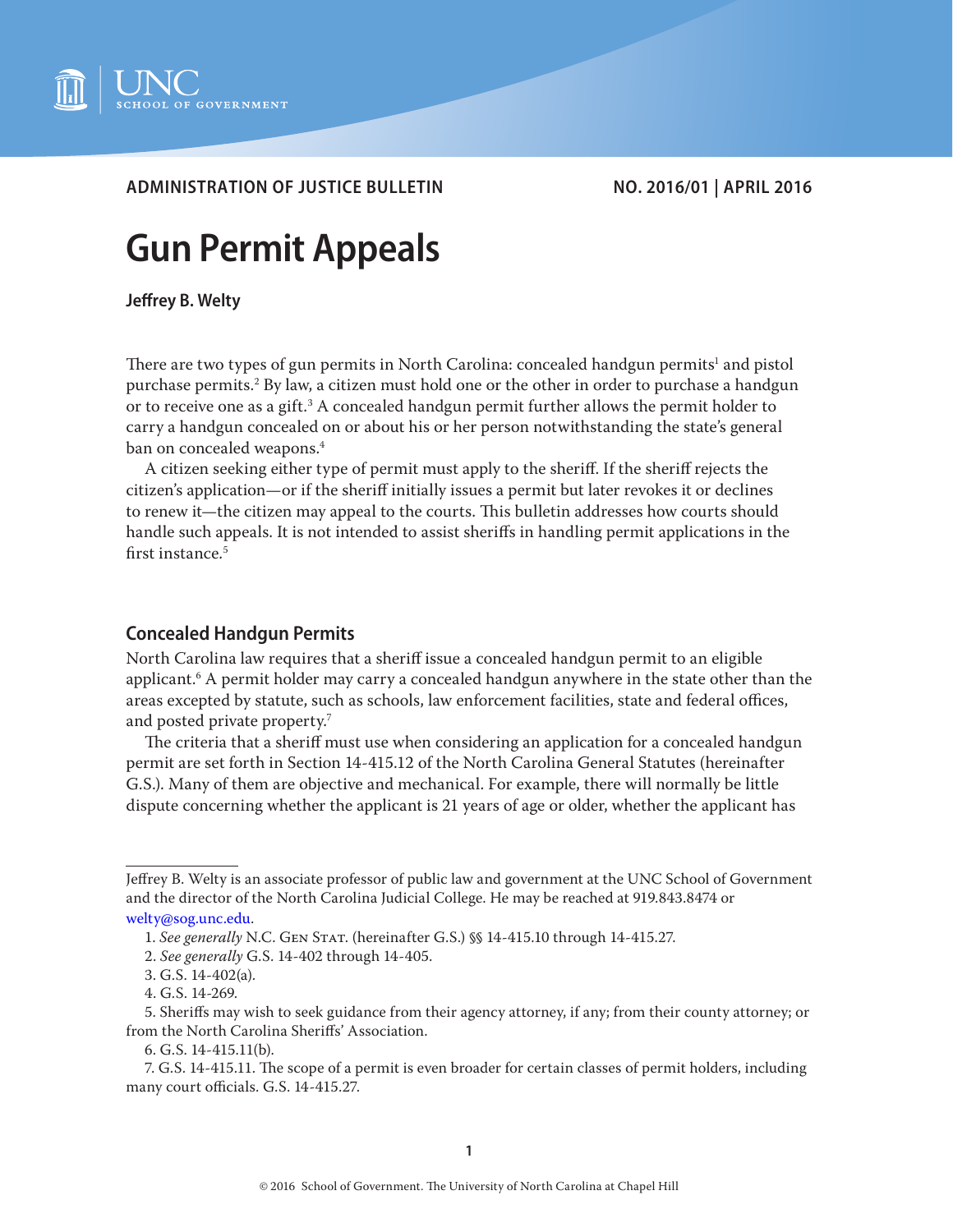successfully completed an approved training course, and whether the applicant has been discharged from the military under conditions other than honorable.

Other criteria may be less susceptible to conclusive documentary proof. For example, whether the applicant has a "physical or mental infirmity that prevents the safe handling of a handgun,"8 or whether the applicant is "an unlawful user of, or addicted to marijuana, alcohol, or . . . any other controlled substance,"9 are points on which disagreement may arise.

When a sheriff denies an applicant a concealed handgun permit, the sheriff must, "within 45 days, notify the applicant in writing, stating the grounds for denial."<sup>10</sup> If the applicant is dissatisfied with the sheriff's decision, the applicant "may appeal the denial . . . by petitioning a district court judge of the district in which the application was filed."<sup>11</sup>

Even if a sheriff initially issues a permit, the sheriff may later revoke or decline to renew<sup>12</sup> the permit for a variety of reasons, including fraud by the permittee in obtaining the permit, misuse of the permit by the permittee, or the permittee being charged with or convicted of certain crimes.13 As discussed further below, revocation and nonrenewal of a permit also may result in appeals to district court.

## **Appeal from Denial of a Permit**

There is no statutory time limit on an applicant's right to appeal a sheriff's denial of a permit. In practice, most appeals follow closely on the heels of a denial, but an applicant occasionally appeals a denial that took place years earlier.

Procedurally, an applicant may initiate an appeal by filing a petition with the clerk. After collecting the filing fee, currently \$150, the clerk should establish a civil district court (CVD) case file.14 In some districts, the chief district court judge handles all appeals of this kind. Nothing in the statute so requires, however, and it would be permissible to assign the cases to another district court judge or judges.<sup>15</sup>

The relevant statute provides little detail about how the appeal should proceed, stating only that it shall be "upon the facts, the law, and the reasonableness of the sheriff's refusal."16 However, any procedure likely must satisfy the demands of due process. Because North Carolina is a "shall issue" state, eligible applicants probably have a liberty or property interest in the issuance of a concealed carry permit.17

12. Concealed handgun permits are valid for five years, G.S. 14-415.11(b), and may be renewed pursuant to G.S. 14-415.16.

13. G.S. 14-415.18.

14. See N.C. Admin. Office of the Courts, Rules of Recordkeeping 3.1, Comment B.34.

15. The practice of some chief district court judges handling all appeals from denials of concealed carry permits may have arisen in part because chief district court judges were at one time required to handle all appeals from denials of *pistol purchase* permits. As discussed further in the section of this bulletin concerning pistol purchase permit appeals, such appeals now go to superior court as a result of S.L. 2015-195 § 10.(d).

16. G.S. 14-415.15(c).

17. In "may issue" states, where government officials have considerable discretion regarding whether to issue a permit, applicants may have no legally cognizable interest in issuance. *See, e.g.,* Erdelyi v. O'Brien, 680 F.2d 61 (9th Cir. 1982) (finding that a California permit applicant lacked a legally protected property

<sup>8.</sup> G.S. 14-415.12(a)(3).

<sup>9.</sup> G.S. 14-415.12(b)(5).

<sup>10.</sup> G.S. 14-415.15(c).

<sup>11.</sup> G.S. 14-415.15(c).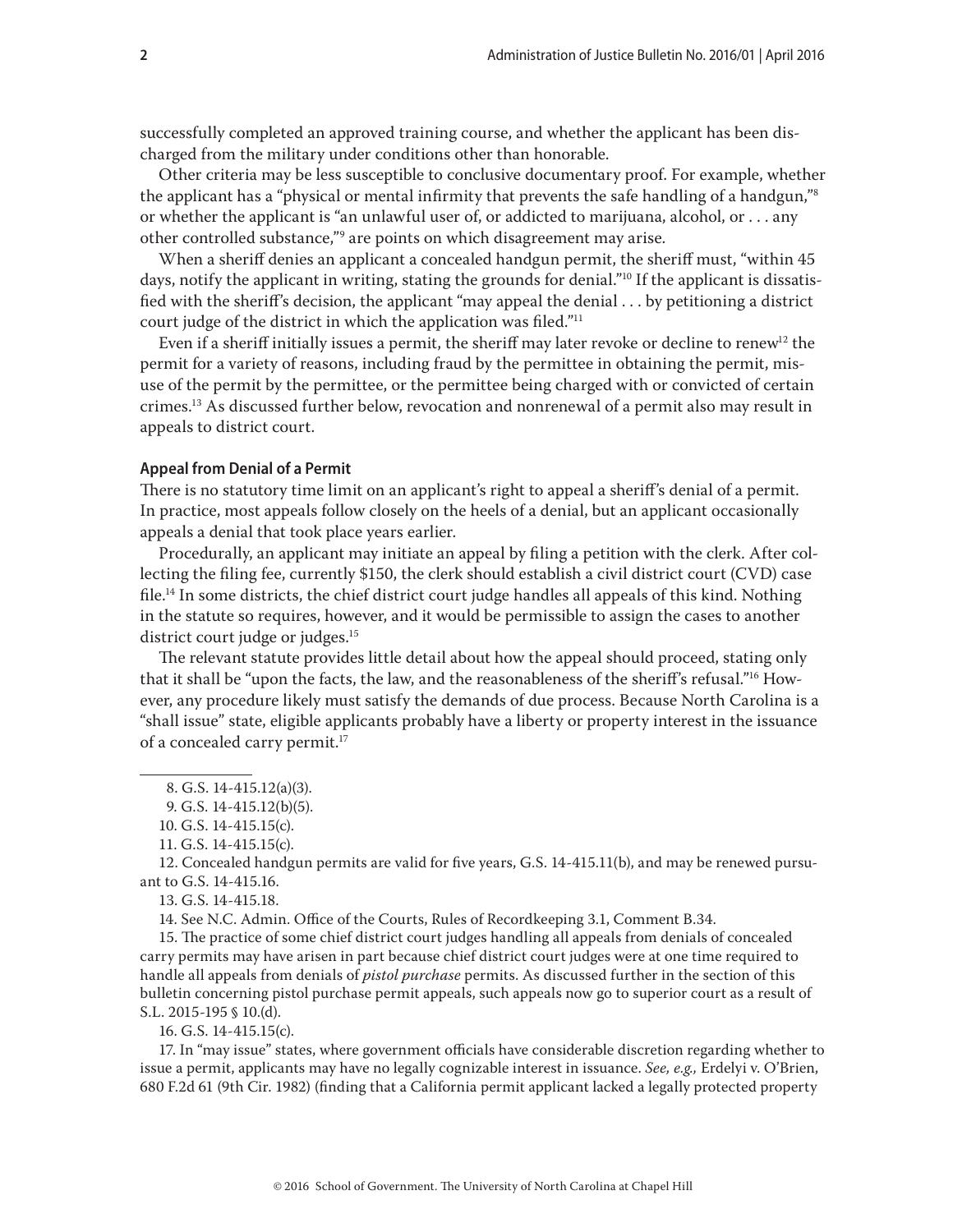Gun Permit Appeals **3**

Due process is a flexible concept.<sup>18</sup> Although the appellate courts have sometimes stated that due process requires a "hearing,"<sup>19</sup> they have also stated that "the exact nature and mechanism of the required [hearing] will vary based upon the unique circumstances surrounding the controversy."20

In practice, many judges start the appeal process by requesting information in writing from the sheriff about the reason for the denial and giving the applicant an opportunity to submit information in writing that undercuts the sheriff's justification. In some districts, the clerk keeps all concealed handgun permit appeal files confidential, perhaps based on the provision in G.S. 14-415.17 that "the list of permit holders and the information collected by the sheriff to process an application for a permit are confidential and are not a public record under G.S. 132-1."<sup>21</sup> However, it is not clear that G.S. 14-415.17 covers appeal files, for three reasons. First, the statute appears to address information in the custody of the sheriff and may not reach the same information in the custody of the courts. Second, appeal files concern people who were denied permits, not "permit holders." Third, while such files may include "information collected

interest and stating, "[w]hether the statute creates a property interest in concealed weapons licenses depends largely upon the extent to which the statute contains mandatory language that restricts the discretion of the [issuing authority] to deny licenses to applicants who claim to meet the minimum eligibility requirements"); King v. Wyoming Div. of Criminal Investigation, 89 P.3d 341 (Wyo. 2004) (holding that an applicant had no protected property interest in obtaining a concealed weapon permit; while Wyo. Stat. Ann. § 6-8-104 includes the phrase "shall issue," the court emphasized that the statute gives officials considerable discretion to deny a permit if law enforcement officers provide reasonable grounds to believe that the applicant "has been or is reasonably likely to be a danger to himself or others, or to the community at large"); Mosby v. Devine, 851 A.2d 1031 (R.I. 2004) ("[B]ecause the statute under consideration vests the Attorney General with discretion to refuse a license even if a person makes 'a proper showing of need,' we are of the opinion that it has no impact on any constitutionally protected liberty interest."); Nichols v. Cnty. of Santa Clara, 223 Cal. App. 3d 1236 (Cal. Ct. App. 2d Dist. 1990) ("In light of [California's concealed carry] statute's delegation of such broad discretion to the sheriff, it is well-established that an applicant for a license to carry a concealed firearm has no legitimate claim of entitlement to it under state law, and therefore has no 'property' interest to be protected by the due process clause of the United States Constitution."). In shall-issue states, by contrast, courts generally have ruled that eligible applicants do have a property right in the issuance of a permit. *See, e.g.,* Caba v. Weaknecht, 64 A.3d 39 (Pa. Comm. Ct. 2013) (reviewing case law and concluding that a permit holder "was entitled to procedural due process protections when the Sheriff revoked his license").

18. Mathews v. Eldridge, 424 U.S. 319 (1976) (so noting, and stating that "identification of the specific dictates of due process generally requires consideration of three distinct factors: first, the private interest that will be affected by the official action; second, the risk of an erroneous deprivation of such interest through the procedures used, and the probable value, if any, of additional or substitute procedural safeguards; and, finally, the Government's interest, including the function involved and the fiscal and administrative burdens that the additional or substitute procedural requirement would entail").

19. *See, e.g., In re* Gupton, 238 N.C. 303 (1953) ("The law of the land clause embodied in Article I, Section 17, of the North Carolina Constitution guarantees to the litigant in every kind of judicial proceeding the right to an adequate and fair hearing before he can be deprived of his claim or defense by judicial decree," including the right to "be apprised of all the evidence received by the court and given an opportunity to test, explain, or rebut it.").

20. Peace v. Emp't Sec. Comm'n of North Carolina, 349 N.C. 315 (1998).

21. It is not clear whether the statute contemplates the information collected by the sheriff remaining confidential once an appeal has been filed. And the statute does not provide for the confidentiality of any information submitted to the court by an appellant. Therefore, a case-by-case sealing determination may be better than a blanket policy of confidentiality.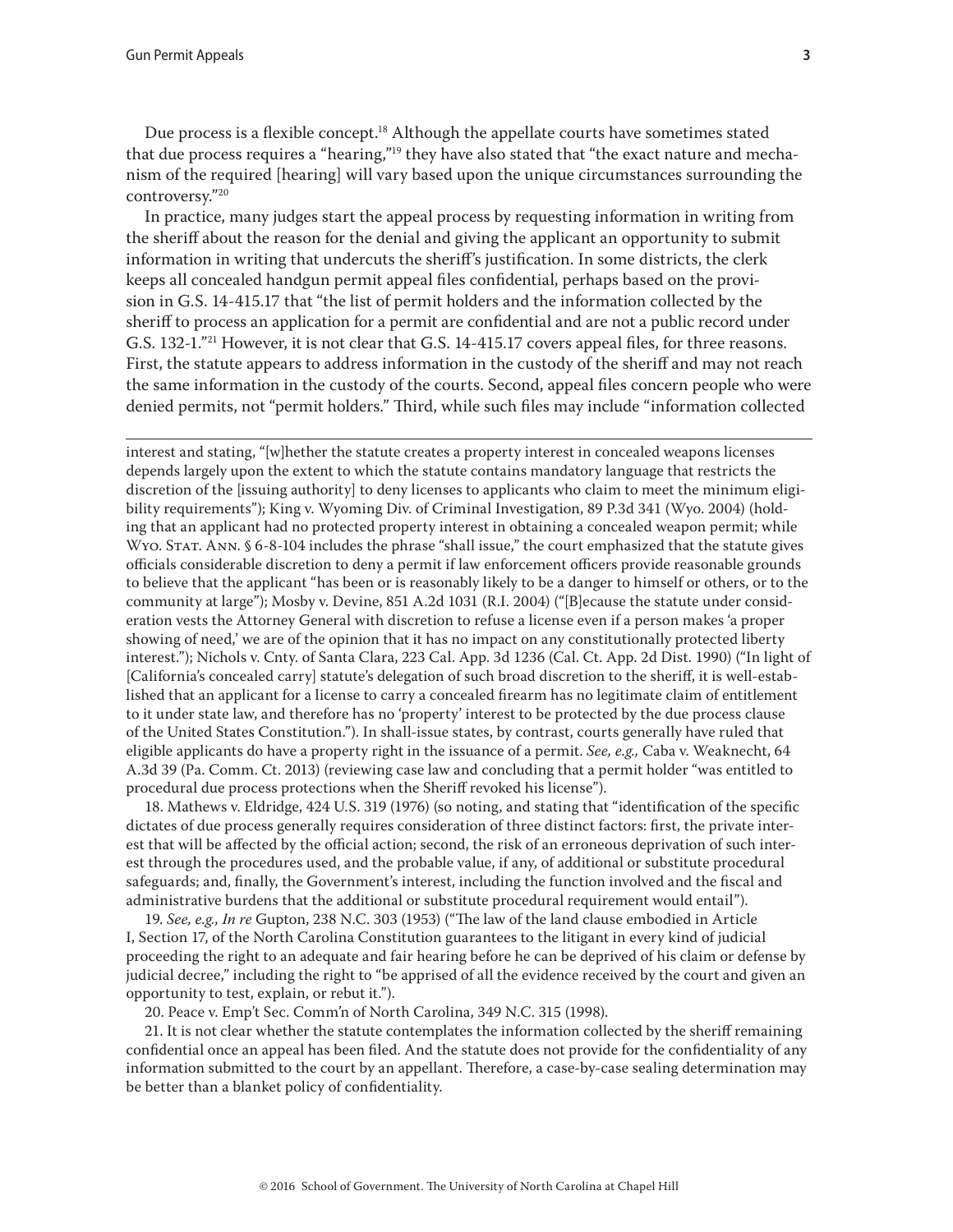by the sheriff to process an application," they may also include other information, such as information submitted by the appellant and never considered by the sheriff. The additional information may be sensitive (such as medical or mental health records) or not (such as affidavits vouching for the good character of the applicant). One possible approach would be to have a local rule or standing order that provides for the automatic sealing of information collected by the sheriff in connection with the initial application but allows the decision as to whether to seal any other submissions to be made on a case-by-case basis through motions to seal.<sup>22</sup> Other procedures are possible, and judges and clerks may wish to discuss how to handle filings in permit appeals consistent with clerks' obligations to follow the Rules of Recordkeeping promulgated by the Administrative Office of the Courts.<sup>23</sup>

Some judges decide the appeals in chambers based on the written submissions, while other judges calendar these cases for in-court hearings. Based on the author's communication with a number of district court judges, it seems that most judges do not routinely conduct evidentiary hearings, though some may allow evidence to be presented in some instances. A cautious middle ground might be to decide whether to calendar a case for an in-court hearing—and if so, whether to allow the presentation of evidence—after reviewing the written materials. Some cases may be dependent "upon the facts" and may present disputed issues that would be difficult to resolve fairly without a hearing, such as cases that involve multiple witness statements. Cases from other states are divided regarding what kind of hearing is required. $24$ 

Judges who choose to hold a hearing often invite an employee of the sheriff to be present to explain the basis for the denial. At hearings that are more formal, more adversarial, and more

<sup>22.</sup> Courts in North Carolina have the inherent authority to order court files sealed, *see* Virmani v. Presbyterian Health Services Corp., 350 N.C. 449 (1999), though they may do so only when necessary to "preserve higher values," and even then, any sealing order must be narrowly tailored and supported by findings of fact, *In re* Investigation into Death of Cooper, 200 N.C. App. 180 (2009).

<sup>23.</sup> *See generally* G.S. 7A-109(a).

<sup>24.</sup> *Compare In re* Dubov, 981 A.2d 87 (N.J. Super. App. Div. 2009) (police chief denied handgun purchase permit, apparently because the applicant's references were not supportive; the applicant appealed to superior court, which held a hearing; "[h]owever, the court did not hear testimony . . . by the appellant, the Chief of Police, police officers who investigated and forwarded reports to the Chief, or other witnesses who furnished information that influenced the denial. Instead, the court considered the appeal based solely on documentary evidence, including letters from two of appellant's references and the report of his psychiatrist. The court also considered factual representations set forth in the County Prosecutor's brief regarding [a reference's] negative comments about appellant's fitness to own a gun"; six months later, the judge affirmed the denial, relying in part on a letter the judge had received after the hearing by someone who knew the applicant and did not think he should have a gun; this "did not conform with the requirements of procedural due process" as set forth in *Weston v. New Jersey*, 286 A.2d 43 (1972); "the informality of a chief of police's initial consideration of an application for a gun permit requires an evidentiary hearing when an applicant appeals a denial"; therefore, the matter was remanded for an evidentiary hearing, albeit a somewhat informal one at which the rules of evidence do not apply), *with* Dlugosz v. Scarano, 681 N.Y.S.2d 120 (N.Y. Supr. Ct. App. Div. 1998) (a county judge revoked a man's pistol permit based on his "general course of conduct," including being charged with several crimes; the judge "denied petitioner's . . . request for a formal hearing, but agreed to review any . . . materials petitioner chose to submit," and the man submitted a letter explaining his various arrests; on subsequent appeal, the reviewing court stated: "We reject petitioner's contention that respondent erred in not conducting an evidentiary hearing before rendering a determination. It is well settled that a formal hearing is not required prior to the revocation of a pistol permit as long as the licensee is given notice of the charges and has an adequate opportunity to submit proof in response.").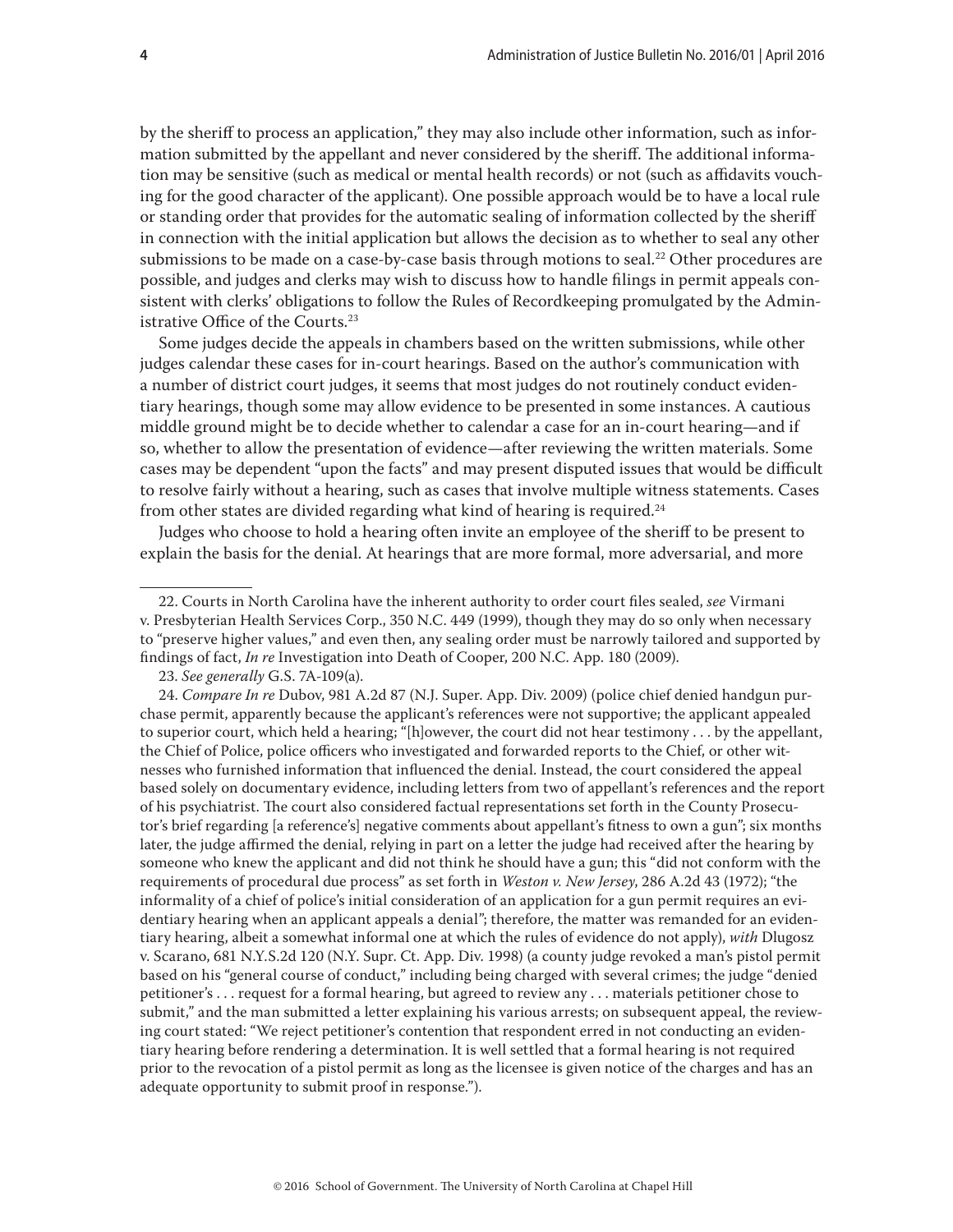evidentiary, this procedure may raise questions about the unauthorized practice of law. It may be better for an attorney to represent the sheriff at such hearings.

The statute does not expressly provide a standard of review, such as abuse of discretion or plain error. The closest it comes is its reference to "the reasonableness of the sheriff's refusal." If reversing the sheriff's denial requires a finding that the sheriff acted unreasonably, the statute may call for some deference to the sheriff's decision.

According to the statute, the decision by the district court judge "shall be final." Thus, there is no clear path for a further appeal. A motion for relief from judgment or an extraordinary writ of some kind could potentially provide a vehicle for further review in some cases.

## **Appeal from Revocation of a Permit**

Under G.S. 14-415.18, there are two types of revocations of concealed handgun permits: discretionary and mandatory. As with appeals from permit denials, there is no statutory time limit on appeals from permit revocations.

#### *Discretionary Revocations*

Discretionary revocations—and discretionary nonrenewals—are addressed in subsection (a) of G.S. 14-415.18. The law provides that a sheriff "may revoke" a permit "subsequent to a hearing" for any of the following reasons:

- 1. Fraud or intentional and material misrepresentation in the obtaining of a permit.
- 2. Misuse of a permit, including lending or giving a permit or a duplicate permit to another person, materially altering a permit, or using a permit with the intent to unlawfully cause harm to a person or property ...
- 3. The doing of an act or the existence of a condition which would have been grounds for the denial of the permit by the sheriff.
- 4. The violation of any of the terms of [the concealed carry statutes].<sup>25</sup>

Appeals from discretionary revocations and nonrenewals are governed by a provision that is worded identically to the provision concerning appeals from permit denials: the appeal begins "by petitioning a district court judge," and the appeal "shall be upon the facts, the law, and the reasonableness of the sheriff's refusal."26

The discussion above regarding the procedures for handling appeals from permit denials is generally applicable to appeals from discretionary revocations. However, appeals from discretionary revocations may require even more careful consideration than appeals from permit denials, as a citizen who has been issued a permit may have an even stronger liberty or property interest in the permit than an applicant who has been denied. $27$ 

<sup>25.</sup> G.S. 14-415.18(a).

<sup>26.</sup> G.S. 14-415.18(a). Unlike the statute concerning appeals from permit denials, this statute does not contain language concerning the finality of the district court's disposition.

<sup>27.</sup> *Cf.* Pugliese v. Nelson, 617 F.2d 916 (2d Cir. 1980) (stating, in a different context, that when assessing a litigant's claim to a constitutionally protected interest, "[c]onsiderable weight is given to whether the alleged liberty interest is in the nature of 'a bird in the hand' rather than one in the bush").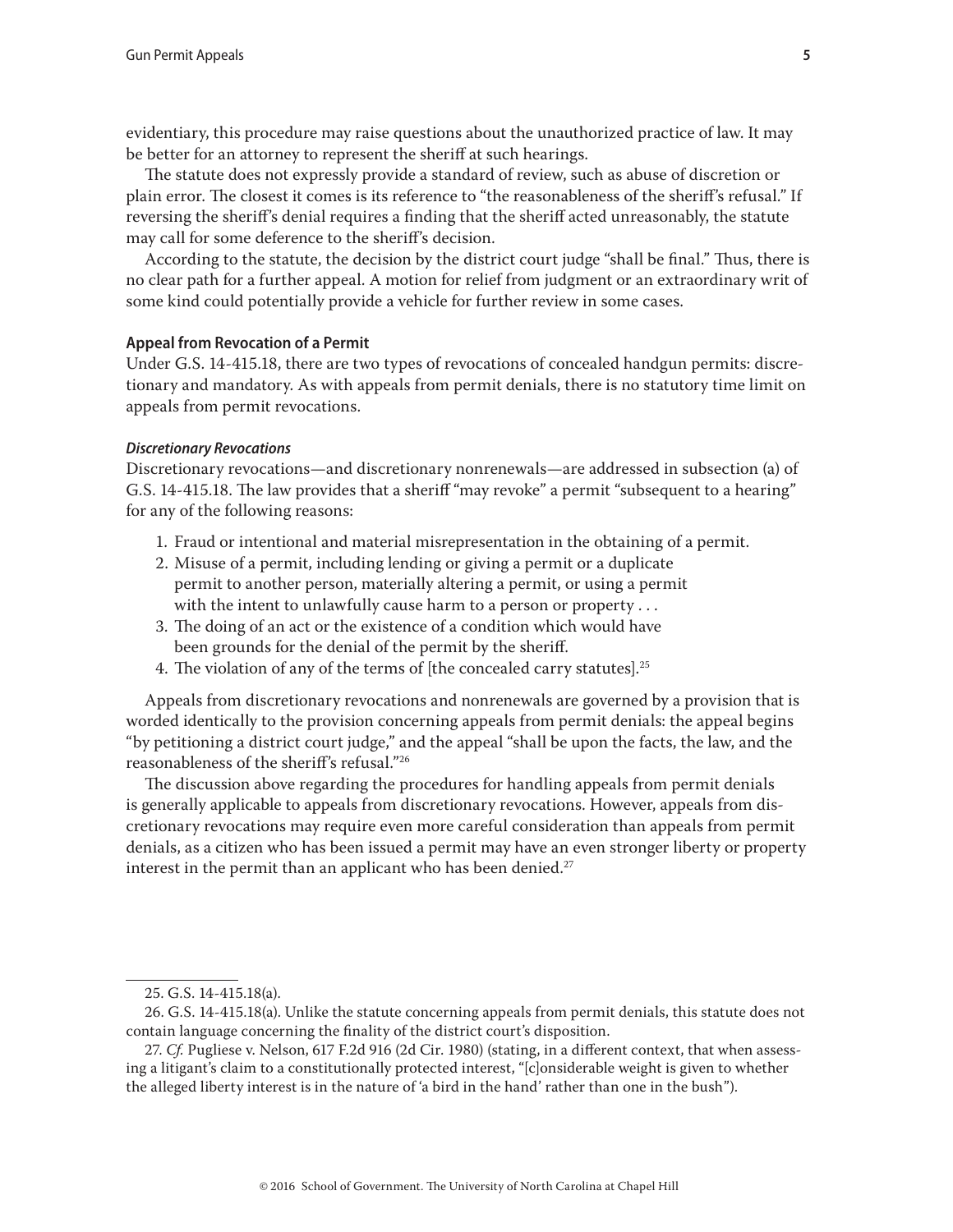#### *Mandatory Revocations*

Mandatory revocations are addressed in G.S. 14-415.18(a1). A sheriff "shall revoke" a permit when the permittee "is adjudicated guilty of or receives a prayer for judgment continued for a crime which would have disqualified the permittee from initially receiving the permit."28

Again, appeal is by petition to a district court judge. In this situation, however, the determination on appeal is limited to whether the permittee was adjudicated guilty of or received a prayer for judgment continued for a disqualifying offense. This seems to be a mechanical determination on which an in-court hearing will rarely be helpful. The statute provides that "[r]evocation of the permit is not stayed pending appeal."29

The statutory provisions regarding appeals from revocations—whether discretionary or mandatory—do not include any statement that the court's decision shall be final. Presumably, therefore, an appeal to the court of appeals would lie.<sup>30</sup>

# **Pistol Purchase Permits**

North Carolina law makes it unlawful to sell or transfer, or to purchase or receive, a handgun unless the recipient has a North Carolina concealed handgun permit or a North Carolina pistol purchase permit.<sup>31</sup> An applicant seeking a pistol purchase permit may obtain one from the sherif<sup>32</sup> if the applicant meets the criteria set forth in G.S.  $14-404$ . As with concealed handgun permits, many of the criteria for pistol purchase permits are mechanical, while a few invite a greater exercise of judgment. For example, a sheriff may deny a permit to an applicant who lacks "good moral character,"<sup>33</sup> who wants to own a weapon for an improper purpose, $34$  or who is "an" unlawful user of or is addicted to marijuana" or other drugs.<sup>35</sup>

If the sheriff denies the application, the sheriff must provide the applicant "a written statement of the reason(s) for the denial" within seven days.<sup>36</sup> The statute then provides:

An appeal from the refusal shall lie by way of petition to the superior court in the district in which the application was filed. The determination by the court, on appeal, shall be upon the facts, the law, and the reasonableness of the sheriff's refusal, and shall be final.37

If the sheriff issues a permit, but a later "event or condition" arises that would have caused the application to be denied had it been present at the time of the application, the sheriff "shall revoke" the permit.<sup>38</sup> In such a case, the statute provides simply that "[a] permittee may appeal

- 32. G.S. 14-403.
- 33. G.S. 14-404(a)(2).

38. G.S. 14-404(h).

<sup>28.</sup> G.S. 14-415.18(a1).

<sup>29.</sup> G.S. 14-415.18(a1).

<sup>30.</sup> G.S. 7A-27(b) provides that "appeal lies of right directly to the Court of Appeals" from "any final judgment of a district court in a civil action."

<sup>31.</sup> G.S. 14-402(a).

<sup>34.</sup> G.S. 14-404(a)(3).

<sup>35.</sup> G.S. 14-404(c)(3).

<sup>36.</sup> G.S. 14-404(b).

<sup>37.</sup> *Id.*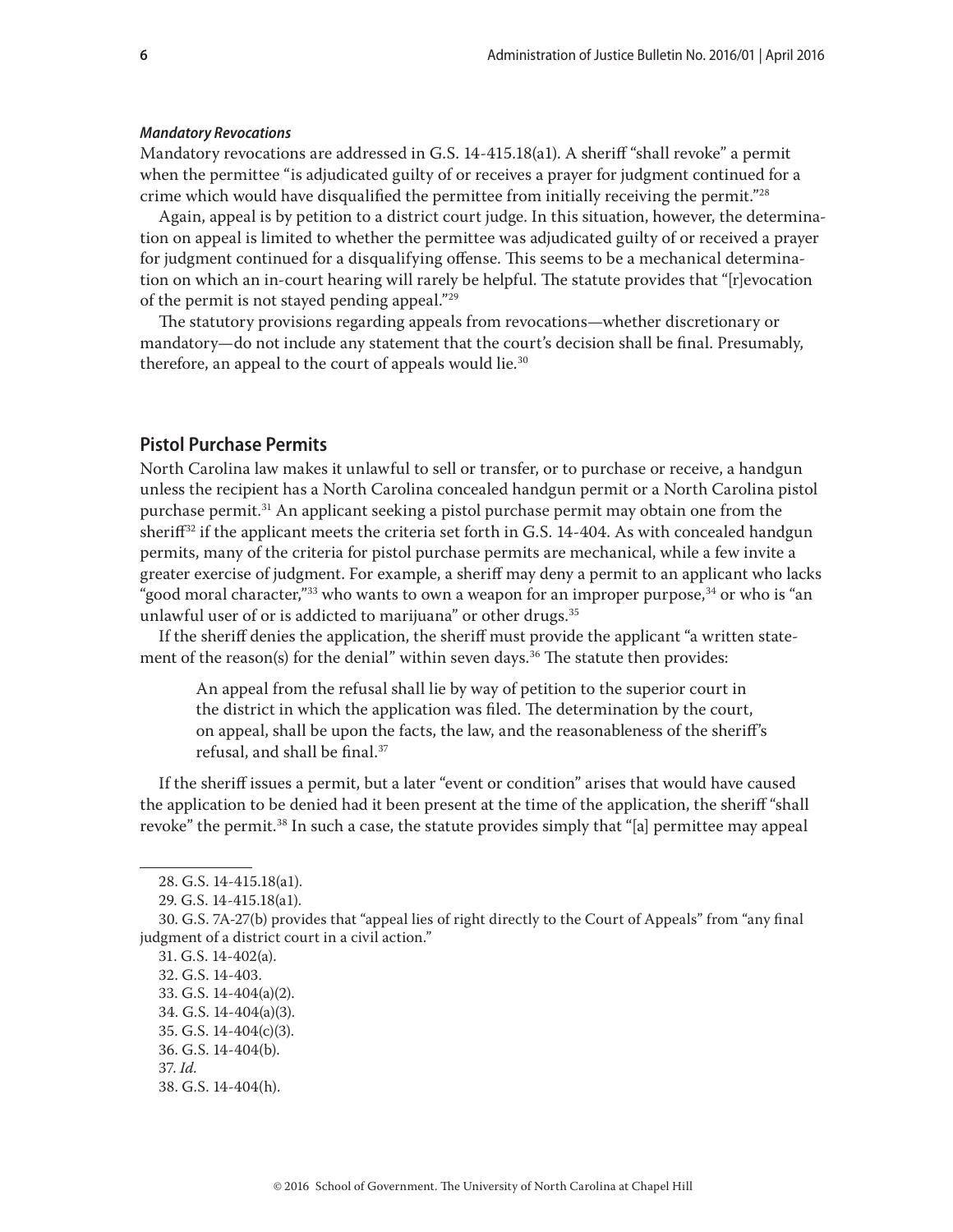the revocation of a permit . . . by petitioning a district court judge of the district in which the permittee resides."39

## **Appeal from Denial of a Permit**

As with the types of appeals considered above, there is no statutory time limit on the filing of an appeal of a denial of a pistol purchase permit.

Appeals from permit denials formerly went to "the chief judge of the district court," but in 2015, the General Assembly shifted responsibility for such appeals to the superior court.<sup>40</sup> The effective date provision in the law provides that it "becomes effective December 1, 2015, and applies to permits issued on or after that date."<sup>41</sup> Denials are not specifically mentioned in the effective date provision, leaving some uncertainty about which court should hear a case in which a sheriff denied a permit before December 1, 2015, but the applicant filed an appeal after that date.<sup>42</sup> Because there is no time limit on appeals, courts may continue to receive appeals from pre-December 1, 2015, permit denials for years to come.

The discussion above regarding the procedures that should be used to determine appeals of concealed handgun permit denials is generally applicable to appeals of pistol purchase permit denials. The petition should be filed with the clerk. The clerk should collect the filing fee, currently \$200, and open a civil case file—in this instance, a civil superior court (CVS) file for appeals based on denials after December 1, 2015.

As with appeals concerning concealed handgun permits, appeals concerning pistol purchase permits may involve the filing of medical records or other sensitive documents. Again, a court might address confidentiality concerns by sealing appropriate material.<sup>43</sup>

Appeals of this kind may be assigned to any superior court judge. Exactly how the appeal should be conducted is not clear. As discussed above, due process considerations suggest that, at a minimum, a judge should provide the applicant with an opportunity to submit documents pertinent to the issuance or denial of a permit.<sup>44</sup> A cautious judge may wish to allow an applicant an opportunity for a hearing in court, particularly if the appeal involves factual issues that

42. One could argue that a permit denial is analogous to the issuance of a permit—because both are permit *determinations*—and so an appeal should go to superior court where the permit denial took place after December 1, 2015. Or one could argue that the reference to "permits issued" simply makes no sense as applied to permit denials, and that the simplest way to effect the legislature's intent is to have all appeals filed after December 1, 2015, go to superior court, regardless of the date of the denial.

43. *See generally supra* note 22 and accompanying text. G.S. 14-405(b) provides that certain "records maintained by the sheriff," including a list of pistol purchase permits issued, "are confidential and are not a public record under G.S. 132-1." The provision does not appear to reach records that are maintained by the clerk, though the privacy concerns behind the statute may be implicated in permit appeals. Under some circumstances, these concerns may provide a basis for a judge's decision to seal or otherwise limit public access to a permit appeal.

44. Because G.S. 14-403 and G.S. 14-404 provide that a sheriff "shall issue" a pistol purchase permit to a qualified applicant, citizens likely have a property interest in the issuance of such a permit. However, this interest may be slightly weaker than citizens' property interest in concealed handgun permits, because a sheriff may deny a pistol purchase permit based on the applicant's lack of "good moral character." G.S. 14-404(a)(2). This gives the sheriff more discretion over pistol purchase permits than over concealed carry permits.

<sup>39.</sup> G.S. 14-404(h)(4).

<sup>40.</sup> S.L. 2015-195 § 10.(d).

<sup>41.</sup> S.L. 2015-195 § 18.